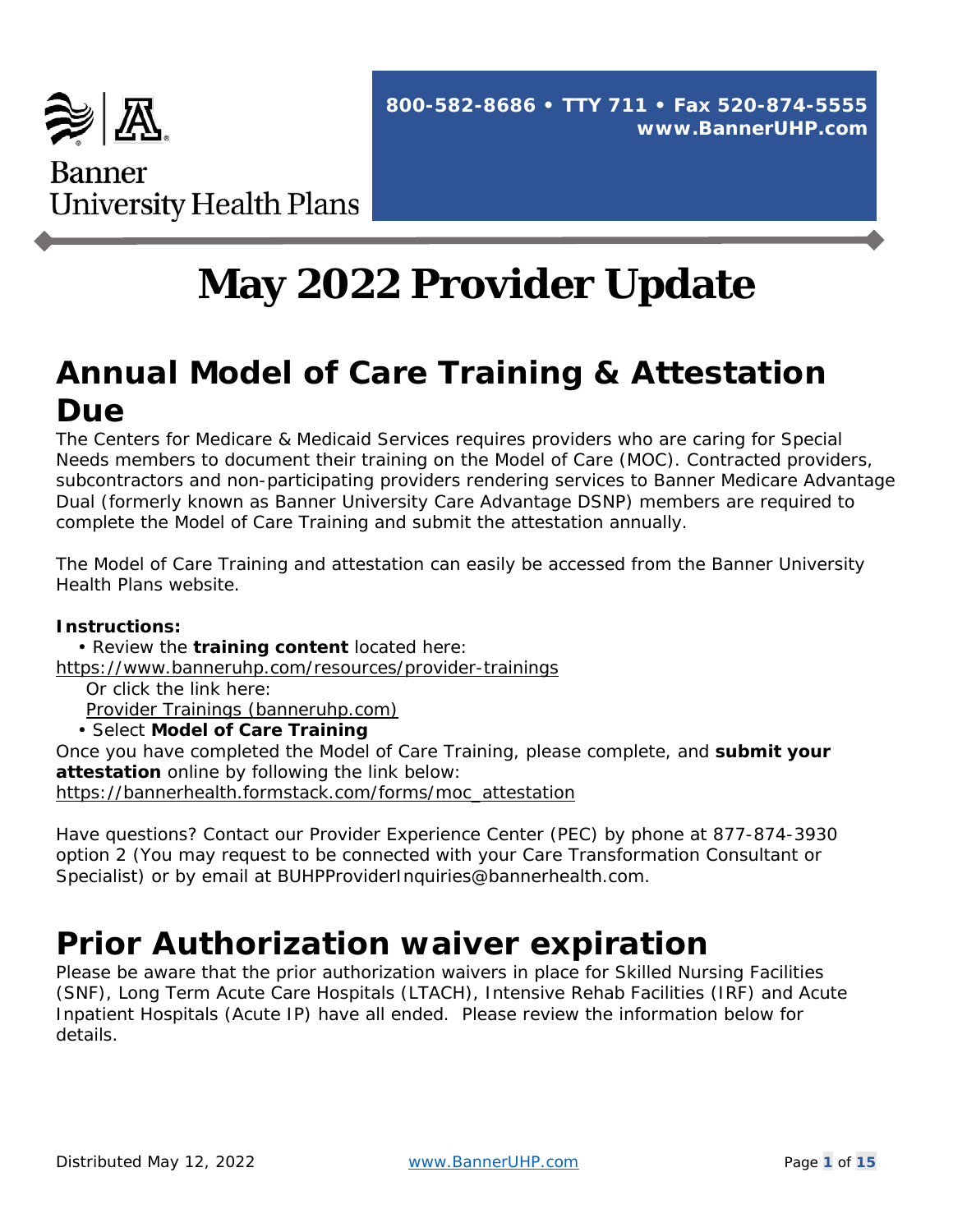| Payer                                                                       | Last<br><b>Update</b> | <b>Acute IP</b>                                                                                                | <b>SNF</b> | <b>IRF</b> | <b>LTACH</b> | <b>Notes</b>                                                                                                                                                     | <b>End Date</b>               |
|-----------------------------------------------------------------------------|-----------------------|----------------------------------------------------------------------------------------------------------------|------------|------------|--------------|------------------------------------------------------------------------------------------------------------------------------------------------------------------|-------------------------------|
| <b>BUHP (AHCCCS)</b><br><b>Plans</b><br>(UFC/ALTCS)                         | 8/16/21               | X (Waive<br>concurrent<br>review for<br>urgent acute<br>admits, continue<br>concurrent for<br>elective admits) | X          | X          | X            | IRF/LTACH auto auth<br>up to 7 days only if<br>level of care criteria<br>not met on<br>admission.<br>Acute IP waiver:<br>Auto auth and retro<br>review initiated | <b>TBD</b>                    |
| <b>Banner Medicare</b><br><b>Advantage Dual</b><br>(SNP)                    | 4/13/22               |                                                                                                                |            |            |              |                                                                                                                                                                  | 4/13/22<br>Waivers<br>Expired |
| <b>AARP Medicare</b><br>Complete<br><b>UnitedHealthcare</b><br>(BHN UHC MA) | 3/4/22                |                                                                                                                |            |            |              |                                                                                                                                                                  | 3/4/22<br>Waivers<br>Expired  |
| <b>Banner Aetna</b>                                                         | 1/25/22               |                                                                                                                |            |            |              |                                                                                                                                                                  | 2/28/22<br>Waivers<br>Expired |
| <b>MSSP</b>                                                                 | 4/12/22               |                                                                                                                | X          |            |              | Applies to SNF 3-day<br>waiver only.                                                                                                                             | 7/15/22                       |
| <b>Banner Medicare</b><br>Advantage<br><b>Prime and Plus</b>                | 2/15/22               |                                                                                                                |            |            |              |                                                                                                                                                                  | 2/28/22<br>Waivers<br>Expired |

Last Updated 4/27/22 X= indicates PA is waived

Please reach out to your Care Transformation Specialist with any questions.

# **AHCCCS Updates**

#### **Public Health Emergency (PHE) extension updates**

On April 12, 2022, the Secretary of Health and Human Services (HHS) renewed the national public health emergency (PHE) period for COVID-19 through July 15, 2022. This renewal allows for the continued implementation of existing federal waivers related to the PHE.

Below are URLs/links to AHCCCS, CMS, United Health Care and Cigna plans that will give you current and updated information on their waivers, telehealth guidance and more. Stay updated by visiting these sites regularly.

#### **The End of the Public Health Emergency?**

Banner-University Family Care (B-UFC), AHCCCS, and the other Arizona Managed Care Organizations (MCOs) continue to plan for the end of the Public Health Emergency (PHE). When the Public Health Emergency Ends, so too will some of the operational changes or "flexibilities" that have been put in place due to the pandemic. **On April 12, 2022, Health and Human Services (HHS) Secretary Xavier Becerra extended the public health emergency for another 90 days. Some observers believe this will be the last extension and that the PHE will formally end this summer.**

Once the PHE ends, the biggest change we can expect relates to member eligibility. During the PHE, AHCCCS members have not been disenrolled from the program due to change in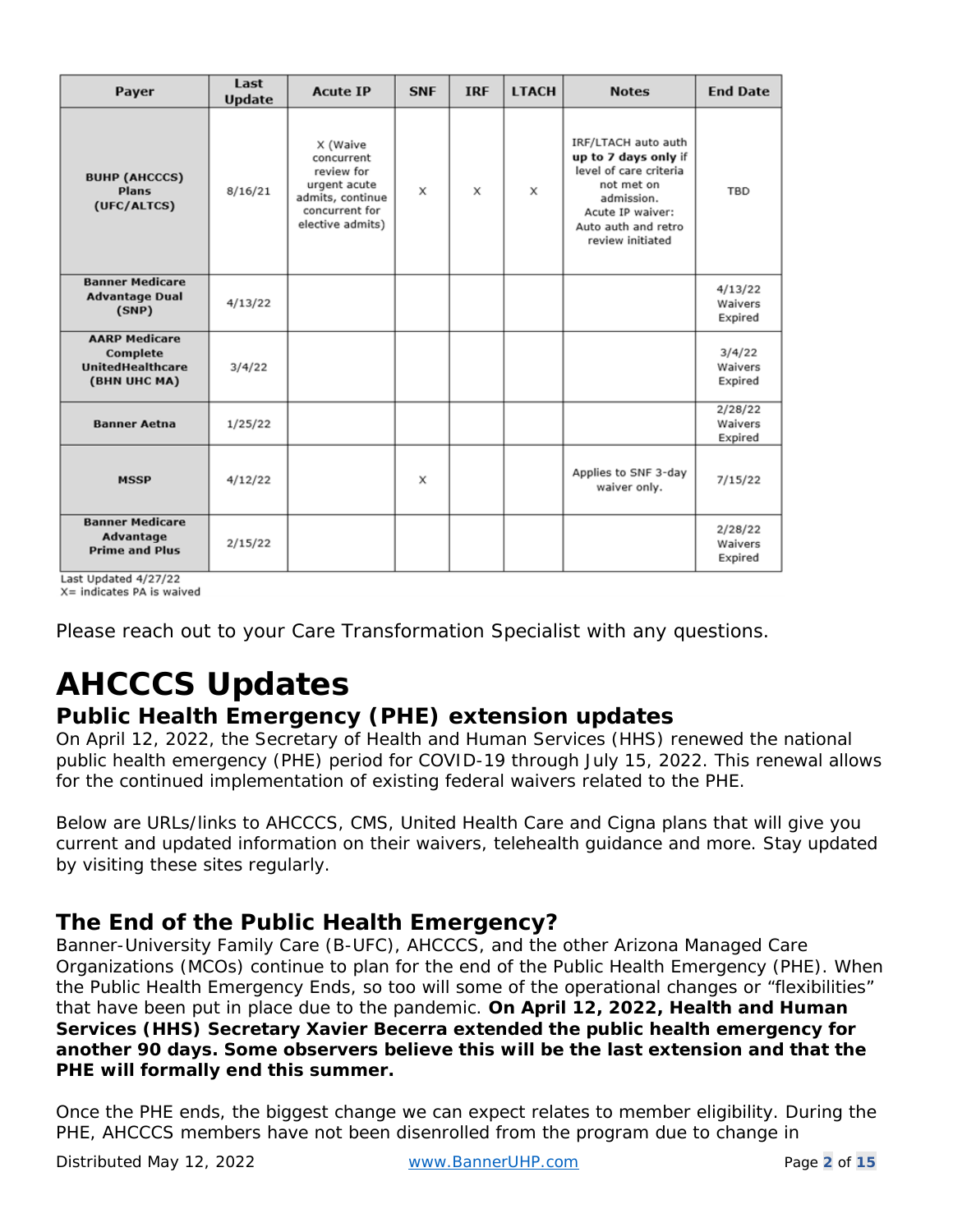circumstances or failure to reapply. When the PHE ends, AHCCCS will begin disenrolling those that are no longer eligible and those that have not completed required renewals during the PHE. B-UFC has put a plan in place to do multi-channel outreach to these members to remind them to take action to preserve their benefits. Our **#TimetoRenew** campaign will be promoted in member materials over the next few months, but it will take a team effort! We need your support to ensure that vulnerable Arizonans do not lose their AHCCCCS benefits.

#### **PHE Unwinding Resource Web Page**

As AHCCCS continues to plan for the eventual end of the public health emergency, AHCCCS wants it to be as easy as possible for members, community partners, and health plans to find accurate information and materials to distribute. To that end, AHCCCS has created a single ["Return to Normal" web page](https://urldefense.com/v3/__https:/azahcccs.gov/AHCCCS/AboutUs/Return_to_Normal.html__;!!J-3uQMwJ!IFm5iXDfs6NpDRsPfldxfqxEgQIseWkTfeGDHBEu_WJHhBNoTZkoZM1fiLn53QAj53PbFW5igx_IZCQ9p1tarlSsm5NcpUKGLY4$) where all resources about the unwinding are posted.

#### [www.azahcccs.gov/ReturntoNormal](https://urldefense.com/v3/__http:/www.azahcccs.gov/ReturntoNormal__;!!J-3uQMwJ!IFm5iXDfs6NpDRsPfldxfqxEgQIseWkTfeGDHBEu_WJHhBNoTZkoZM1fiLn53QAj53PbFW5igx_IZCQ9p1tarlSsm5Nc_KCeV9A$)

On this page you'll also find an updated version of the Frequently Asked Questions (pdf) AHCCCS is fielding from health plans as well as a link to their news release and provider information web page. B-UFC has created a dedicated webpage as well:

#### [www.bannerufc.com/acc/time-to-renew](https://www.bannerufc.com/acc/time-to-renew)

It is important to note that the PHE has implications for provider registration requirements as well. AHCCCS expects to reinstate provider screening requirements that have been suspended during the pandemic. Please review AHCCCS' Return to Normal website and the B-UFC webpage for additional information.

#### **Here are additional links that you might find helpful: For Medicaid providers:**

https://www.azahcccs.gov/AHCCCS/AboutUs/covid19FAQ.html

Updated Apr. 8, 2022. Following this link will take you to the FAQ that has many topics related to the Public Health Emergency, including telehealth.

#### **AHCCCS Emergency Authority Requests, revised Apr. 15, 2022**

https://www.azahcccs.gov/Resources/Downloads/1115Waiver/COVID19StatusofFlexibilities.pdf

#### **For Medicare providers:**

**Telehealth** https://www.cms.gov/Medicare/Medicare-General-Information/Telehealth/Telehealth-Codes

CMS Waiver https://www.cms.gov/about-cms/emergency-preparedness-response-operations/currentemergencies/coronavirus-waivers

#### **For United Health Care providers:**

Waivers and Telehealth <https://bit.ly/3yx3QIK>

**For Cigna providers:**

https://bit.ly/3wnfnYw

#### **AZ WITS & ASAM CONTINUUM Project**

AHCCCS is implementing the ASAM CONTINUUM® assessment tool to improve treatment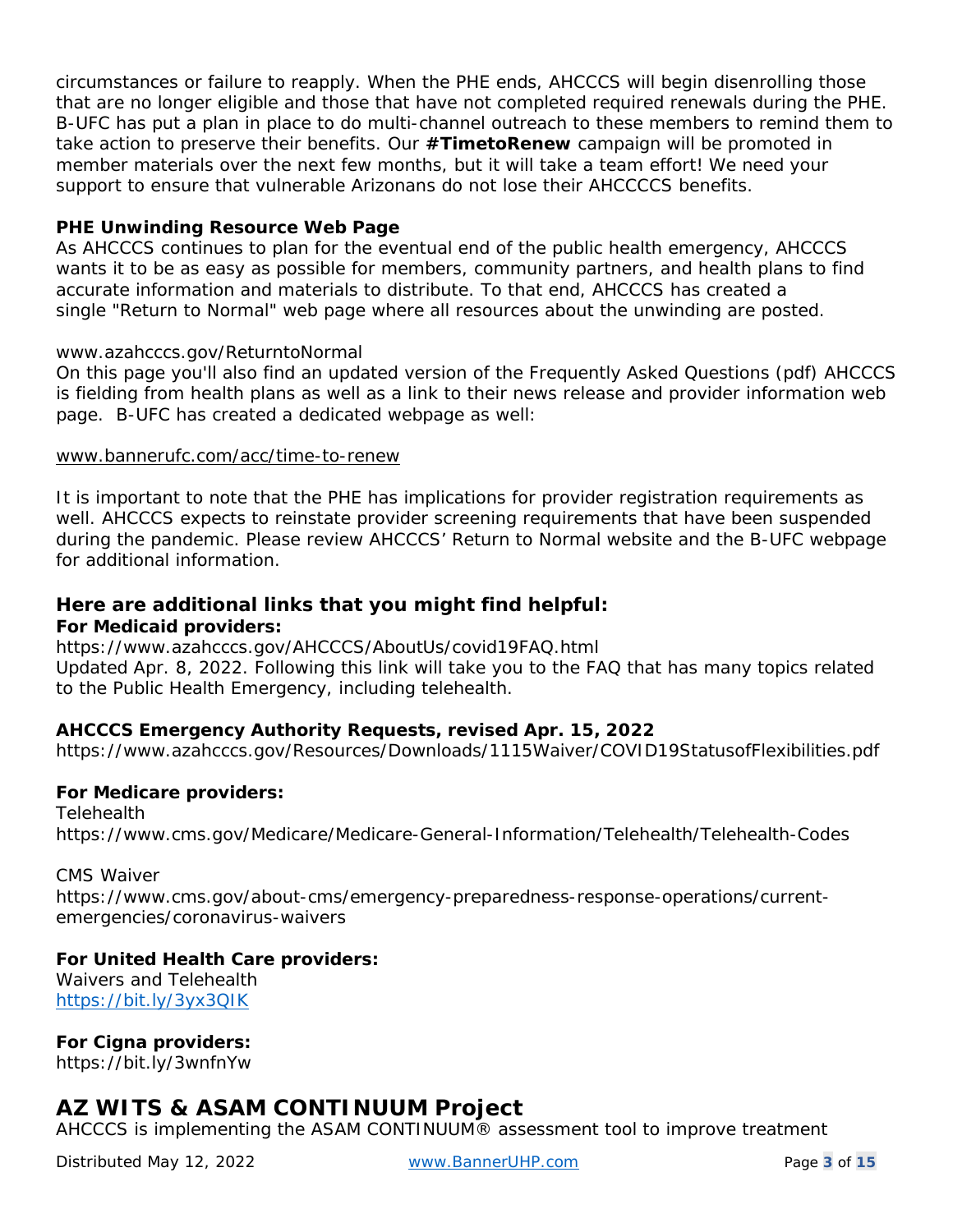outcomes with greater assessment fidelity and proper level of care placement. The ASAM CONTINUUM® provides counselors, clinicians, and other treatment team members with a computer-guided, structured interview for assessing and caring for patients with addictive, substance- related, and co-occurring conditions. This assessment tool will provide the entire treatment team with a clinical standard decision support system for assessing members with substance use disorders and co-occurring conditions. Providers who conduct substance use disorder (SUD) assessments will be required to start utilizing the ASAM CONTINUUM® **by Oct. 1, 2022**.

For providers who do not have access to the ASAM CONTINUUM® through their electronic heath record (EHR), AZ WITS (Web Infrastructure for Treatment Systems) is a web-based application to conduct the ASAM CONTINUUM® assessment.

Please refer to the AHCCCS FAQ page at [AZ WITS & ASAM CONTINUUM Project \(azahcccs.gov\)](https://www.azahcccs.gov/PlansProviders/CurrentProviders/ASAM.html) which outlines clinical guidance, staff training, cost, implementation, technical assistance and much more about this initiative.

#### **Social Determinants of Health**

Social Determinants of Health (SDOH) provide a valuable source of information including social factors that may impact member health. Providers should routinely screen for and document SDOH. When appropriate, SDOH should be reflected in the assessment and service planning process. Providers should help members connect to services and/or resources to address SDOH in efforts to improve health outcomes.

Any Social Determinant ICD-10 diagnosis codes that are identified should be included on the submitted claims for AHCCCS members, to comply with state and federal coding requirements. Please note that Social Determinant ICD-10 diagnosis codes should not be billed as primary diagnosis; they are secondary ICD-10 codes. The only exception is the use of code Z13.9, Encounter for Screening, Unspecified, that can be utilized when a screening is performed, and no other diagnosis is documented to support the screening. The intent of this code is not to be used for every screening.

For a list of ICD-10 codes relevant to SDOH, please see Exhibit 4-1, Social Determinants of Health ICD-10 Code List in the Fee-For-Service Provider Billing Manual. The list of SDOH codes may be added to or updated on a quarterly basis. Providers should remain current in their use of these codes.

# **Provider Manual Updates**

Updates to the BUHP Medicaid Provider Manual have been made and will be effective June 12, 2022.

Reminder: These updates can be found on BannerUHP.com under the Banner—University Family Care (ACC and ALTCS) Provider Manual.

#### **Key updates and changes:**

Revised or added following sections:

- Added Dosing Procedures Pg. 132
- Added OTP/OBOT Roles & Responsibilities for Guest Dosing Pg. 133
- Revised Responsibilities of Health Homes Pg. 195

Distributed May 12, 2022 [www.BannerUHP.com](http://www.banneruhp.com/) Page **4** of **15**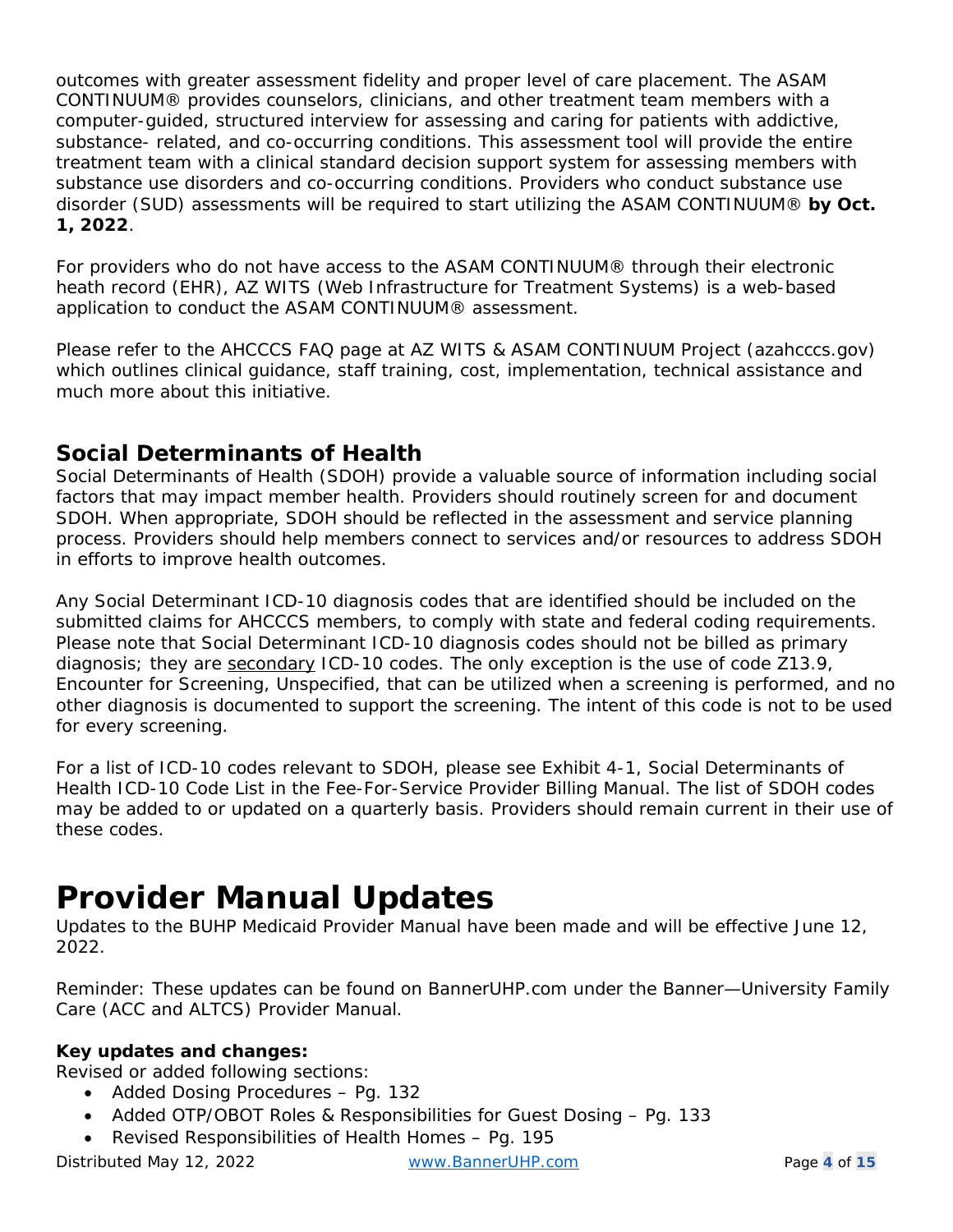- Revised Responsibilities of Specialty Providers Pg. 196
- Added Provider Case Manager Roles and Responsibilities Pg. 197
- Revised Referral and Intake Process Pg. 198
- Added Support and Rehabilitation Services Pg. 199
- Added Human Trafficking Pg. 200
- Added LGBTQIA $+ -$  Pg. 200

### **Maternal and Child Health**

#### **EPSDT / Well-Child Visits – Tracking Forms – correct FAX number**

In March we ran an article about submitting EPSDT Tracking forms (now called EPSDT Clinical Sample Templates). Unfortunately, the fax number in the article was incorrect. We apologize for any inconvenience this may have caused.

There are three easy ways to submit your EPSDT forms or EHRs after a visit.

**Secure email:** [BUHPEPSDTForms@BannerHealth.com](mailto:BUHPEPSDTForms@BannerHealth.com) **Secure Fax: 520–874–7184 (correct FAX number) US Mail:** Banner University Health Plans Attn: EPSDT 2701 E. Elvira Rd.

Tucson, AZ 85756

 $\geqslant$  Banner Children's.

**Banner Children's FREE and Virtual Lunch Lecture Series**

Join us monthly for a free virtual lecture series happening the first Wednesday of each month. This educational lunchtime lecture hosts a different pediatric specialist to share informational content to providers. Each lecture offers 1 CME credit.

**When:** Wednesday, Jun. 1, 2022 **Time:** Noon - 1p.m.

**Speaker:** Pediatric Neurosurgeon, Ashley Tian, MD

**Topic:** Funny Looking Heads: Current Guidelines and Application to Practice

- Understand basic management of Plagiocephaly
- Understand how to identify Craniosynostosis
- Understand when to refer patients to management of Plagiocephaly / Craniosynostosis

**Microsoft Teams**: [https://click.enewsletter-](https://click.enewsletter-target.bannerhealth.com/?qs=6966c0aa37383f8326997e0b9fc4105ea8ef6615a8c05c8b6c3c3171d508b7165954c6bfa45e6c3f9e51ce85d106a95140528b2bf7a413ee)

[target.bannerhealth.com/?qs=6966c0aa37383f8326997e0b9fc4105ea8ef6615a8c05c8b6c3c3171d508b71](https://click.enewsletter-target.bannerhealth.com/?qs=6966c0aa37383f8326997e0b9fc4105ea8ef6615a8c05c8b6c3c3171d508b7165954c6bfa45e6c3f9e51ce85d106a95140528b2bf7a413ee) [65954c6bfa45e6c3f9e51ce85d106a95140528b2bf7a413ee](https://click.enewsletter-target.bannerhealth.com/?qs=6966c0aa37383f8326997e0b9fc4105ea8ef6615a8c05c8b6c3c3171d508b7165954c6bfa45e6c3f9e51ce85d106a95140528b2bf7a413ee)

*Banner Health is accredited by the Accreditation Council for Continuing Medical Education (ACCME) to provide continuing medical education for physicians. Banner Health designates this virtual activity for a maximum of 1 AMA PRA Category 1 CreditTM. Physician should claim only the credit commensurate with the extent of their participation in the activity.* 

*Ashley Tian, MD, and the series planners have reported no financial relationships.*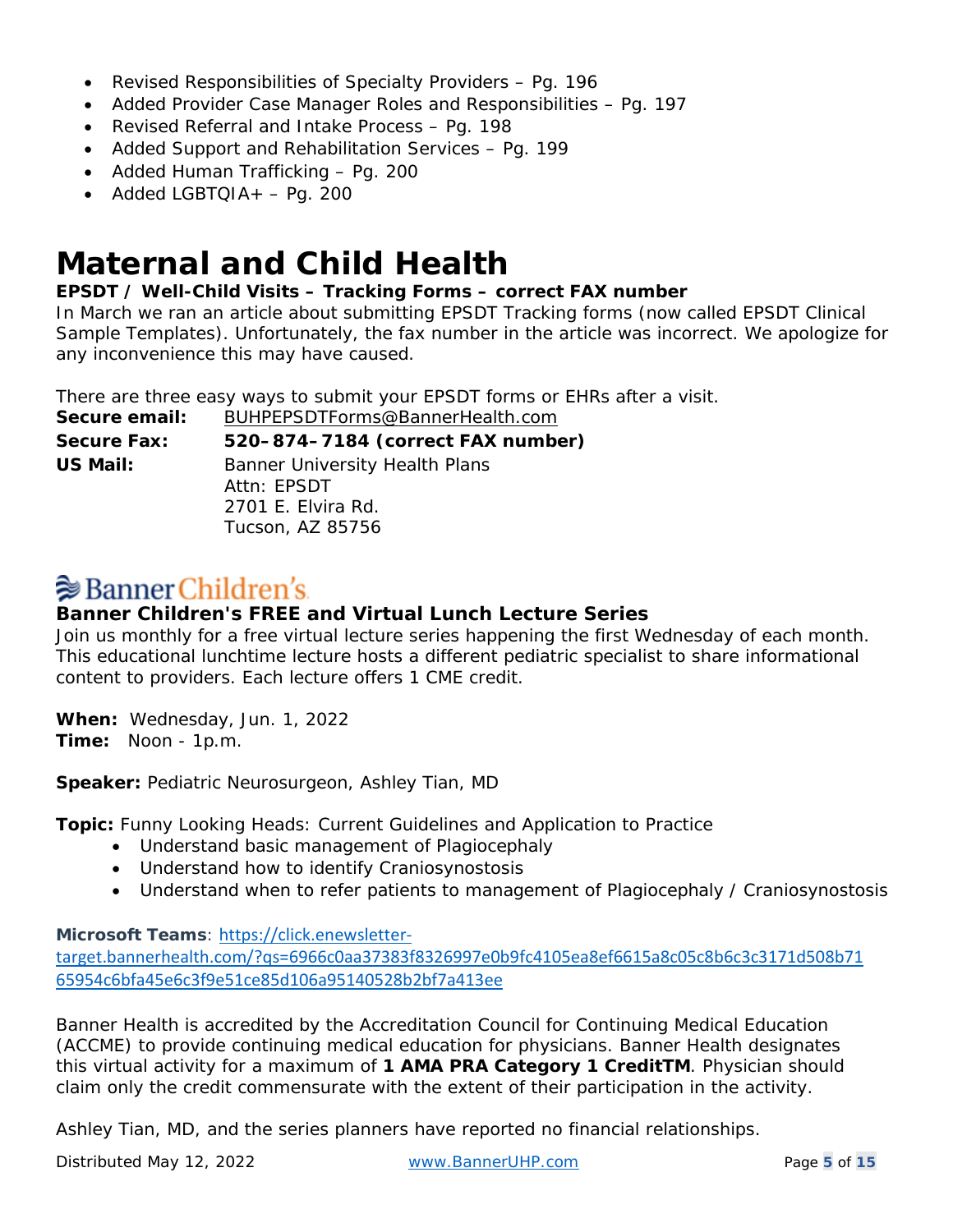*CME credit is available to Banner Health staff, Banner Health Network and affiliated providers only.*

# **ASIIS Registry**

The Arizona State Immunization Information System (ASIIS) is a registry designed to capture immunization data on individuals throughout the state of Arizona. Providers are mandated under Arizona Revised Statute (ARS) §36-135 to report all immunizations administered to children 18 years of age and younger to the state's health department. Providers are also encouraged to enter adult vaccination data. The registry provides a valuable tool for reporting immunization information to public health professionals, private and public healthcare providers, parents, guardians, and other childcare personnel. Some of the goals for ASIIS is to capture 100% of the vaccinations provided to children, to give access to data allowing providers to check for current and historical patient immunization records, and to ensure that healthcare professionals administering immunizations are reporting to the ASIIS registry in a regular and timely manner.

### **Banner|Aetna Resource Page New Mental & Emotional Health Resource page on BannerAetna.com now live**

To provide the best possible access to mental well-being resources for patients, you'll find a new Mental & Emotional Health Resource Page on BannerAetna.com. The newly launched page gives detailed information on offerings for care, treatment and support for patients and members no matter where they are on their mental well-being journey. The site also provides direct contact information so access to care is just a call, text or email away.

Check out the new page (https://www.banneraetna.com/en/members/mental-emotionalhealth.html) and share this resource whenever appropriate.

# **System of Care**

#### **Serious Mental Illness (SMI) and Clinical Resources**

A critical component of the service delivery system is the effective and efficient identification of members who have special behavioral health needs due to the severity of their behavioral health disorder. To ensure that BUHP members who are eligible for SMI services are promptly identified and enrolled for services, AHCCCS requires that all SMI determinations to be made by Solari Crisis and Human Services.

The process to determine a member to be eligible for SMI services starts with the member's behavioral health provider, or an assessment completed by a behavioral health provider (for example, if a member is hospitalized and is not engaged in outpatient services.).

For additional resources and access SMI portal: https://community.solari-inc.org/eligibility-and-care-services/

Solari Inc. offers technical assistance for Behavioral Health Providers (BHP) and Behavioral Health Technicians (BHT) to complete SMI determination packets. [SMItraining@solari.inc.org](mailto:SMItraining@solari.inc.org)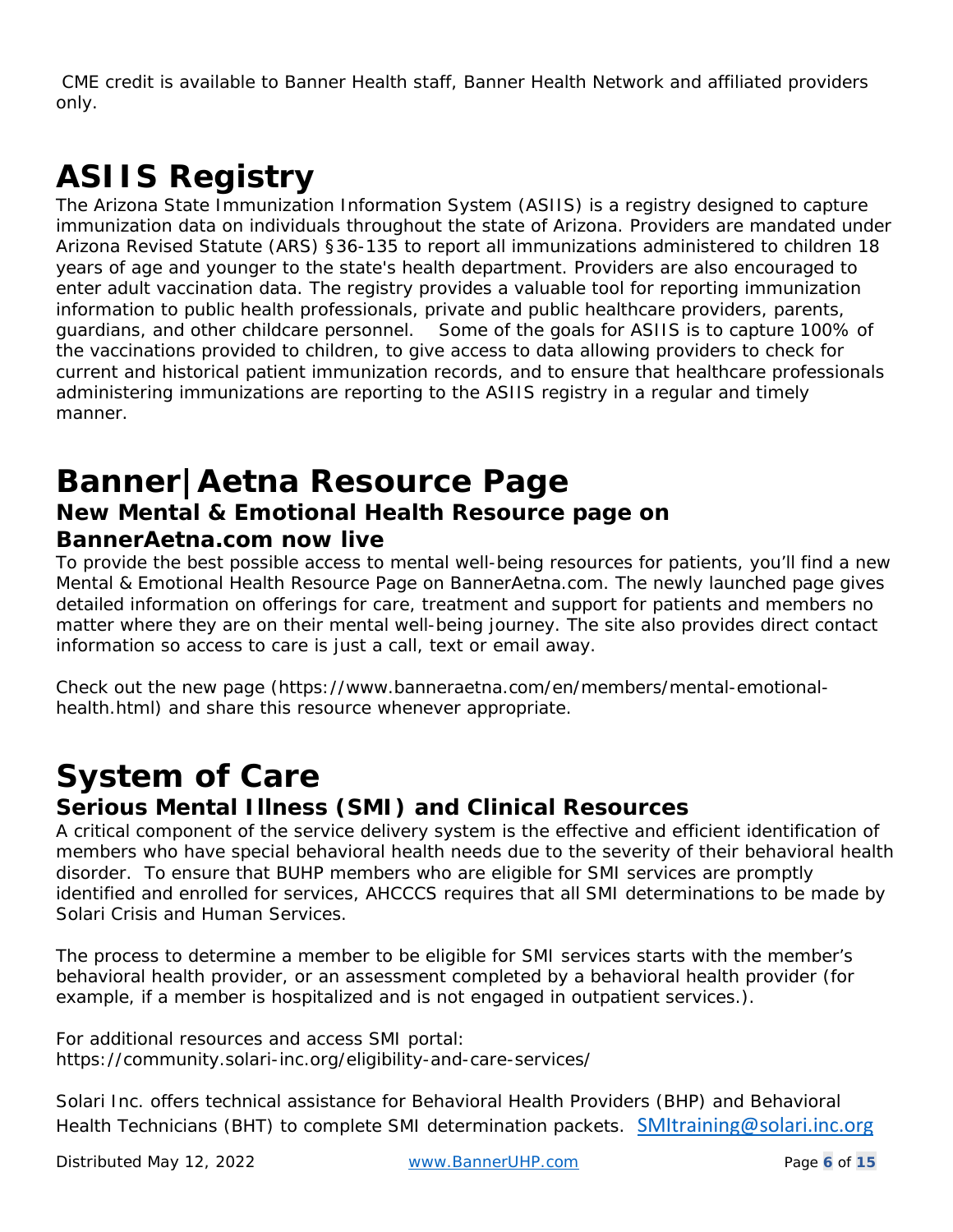Prescheduled SMI Determination Training Sessions are held on:

- The first Monday of each month from 9:00 AM 10:30 AM
- The second Friday of each month from 10:00 AM 11:30 AM
- The third Monday of each month from Noon 1:30 PM
- The fourth Friday of each month from 2:00 PM 3:30 PM \*No session will be held if day falls on a holiday

# **Understanding Order of Selection (RSA/VR)**

As a provider you may have questions related to why a member has been taking longer than another to begin services with Rehabilitative Services Administration/Vocational Rehabilitation (RSA/VR). Below you will find information that will clarify some of those questions. Order of Selection is the process by which AZRSA determines the order in which persons will receive services through RSA/VR. The Order of Selection is organized by what is referred to as **Priority Category**. All eligible applicants are assigned a Priority Category based how their disability impacts their ability to engage in work. Priority Categories are determined by VR counselors after thorough review of the applicant's medical records, assessments, reports, and interviews. VR Counselors will speak with members about their ability to complete and perform tasks. RSA/VR will look at seven functional capacity areas (Communication, Mobility, Self-Direction, Work Tolerance, Interpersonal Skills, Self-Care, and Work Skills). Funding also impacts the order to which applicants are served but follow the below order based on application date:

• **Priority Category 1** – *Persons with the most significant disabilities.*

A person with a severe physical or mental impairment that seriously limits three or more functional capacities in terms of an employment outcome; and whose vocational rehabilitation can be expected to require 2 or more vocational rehabilitation services over an extended period. Persons in Priority Group 1 are selected for services before all other eligible persons.

• **Priority Category 2** – *Persons with significant disabilities.*

A person with a significant physical or mental impairment that seriously limits one or more functional capacities in terms of an employment outcome; and whose vocational rehabilitation can be expected to require 2 or more vocational rehabilitation services over an extended.

#### • **Priority Category 3** – *All other eligible persons.*

A person with a physical or mental impairment that that seriously limits one functional capacity in terms of an employment outcome; and whose vocational rehabilitation can be expected to require one vocational rehabilitation service over a limited period of time.

Members will receive a letter with details related to their Priority Category either if they may begin services, or if they have been placed on a waitlist. RSA/VR contacts members by mail at leave once every 6 months with an update on status of the waitlist and as funding allows, will be notified when they can begin services. Members can request a review of their Priority Category at any time by submitting documentation to their VR Counselor information about their disability becoming more significant. Members who receive SSI or SSDI will be considered at minimum a Priority Category 2 but may qualify for Priority 1 based on functional capacity limitation. For more information about Order of Selection contact your local VR Office or 1-800-563-1221 References:

Rehabilitation Services Administration (06/07/2015) *Understanding Order of Selection. <https://des.az.gov/documents-center?qt-content-tab=3>*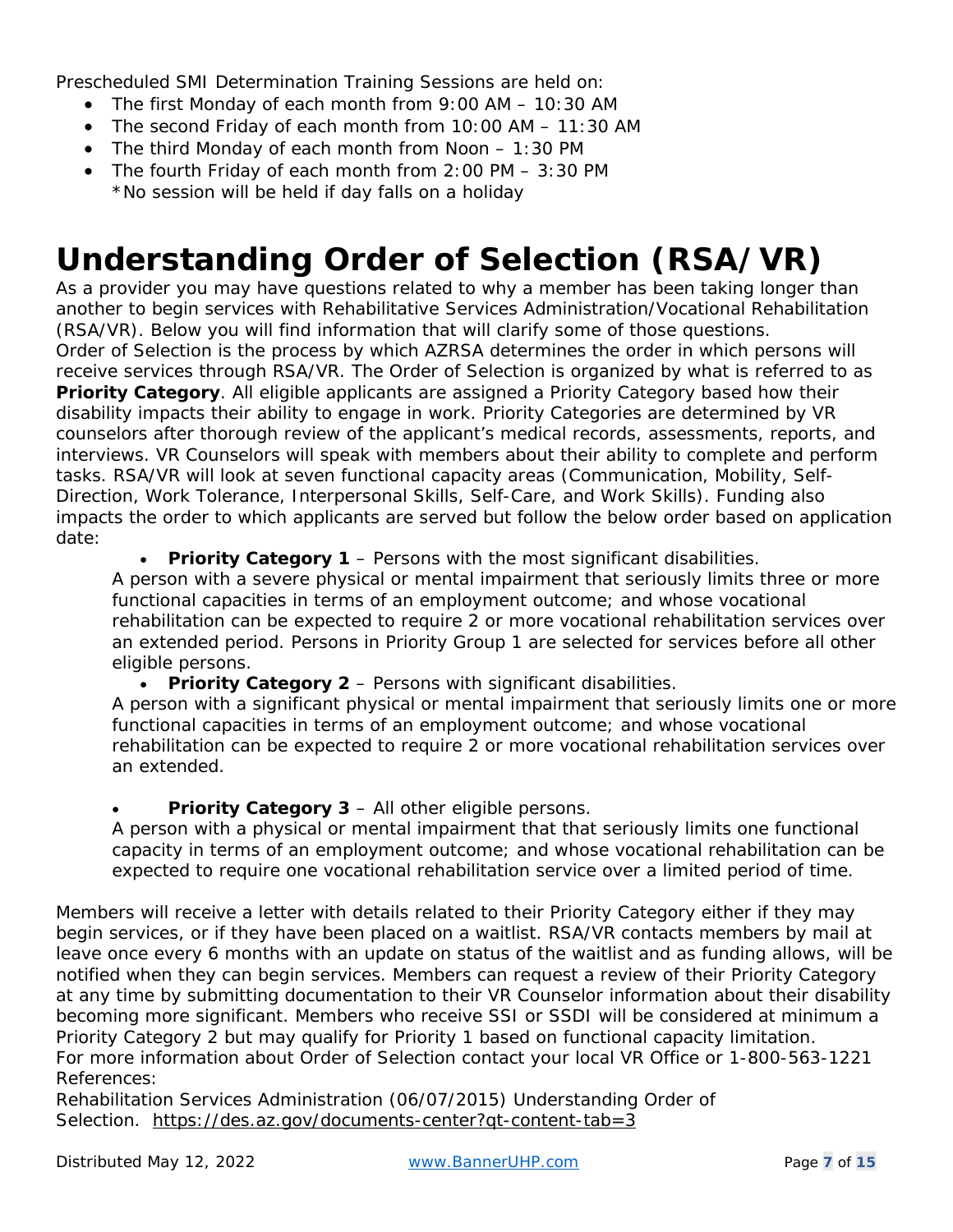#### **Understanding RSA/VR Status Codes**

Beginning services with the Rehabilitative Services Administration/Vocational Rehabilitation (RSA/VR) is a process. Every member referred to RSA/VR services will have a specific status as they move along in the process towards meeting their employment codes.

- **00** Client referred
- **02** Client is an applicant
- **04** Order of Selection Waitlist
- **06** Extended Evaluation
- **08** Closed before eligibility
- **09** Closed: Not eligible for services
- **10** Eligibility approved
- **12** IPE completed
- **13** IPE implemented
- **20** Ready for Employment
- **22** Employed
- **26** Closed successfully, rehabilitated
- **28** Closed, not successfully rehabilitated
- **30** Closed, IPE not initiated, not successfully rehabilitated

Status 02-10 (Eligibility) should not exceed more than 60 days, Statuses 10-13 (Individualize Plan for Employment or IPE) should not exceed 120 days. A waiver will be required if the time frames are exceeded.

### **Physical Health Best Practice Guidelines**

BUHP has devised a set of Physical Health Best Practice Guidelines that are founded in the most current evidenced-based literature; the guidelines are member-centric, population-outcome based, and focused on quality improvement. Primary care physicians, specialists, and other health care providers are expected to utilize these Best Practice Guidelines to achieve excellence in patient care and service delivery. These guidelines will be disseminated widely, and their implementation will be monitored on an ongoing basis. We have started this series with the Surviving Sepsis Campaign which focuses on Best Practice Guidelines for sepsis screening, initial resuscitation, mean arterial pressure, admission to intensive care, infection, hemodynamic management, ventilation, additional therapies, and long-term outcomes and goals of care. The Surviving Sepsis Campaign was initiated in 2002 as a joint initiative of the Society of Critical Care Medicine and the European Society of Intensive Care Medicine. It was last revised in 2021. We have adopted the Surviving Sepsis Campaign as Best Practice Guidelines for BUHP.

In addition, we will be implementing the following Physical Health Best Practice Guidelines on future dates:

- American Heart Association: Hypertension
- American College of Endocrinology: Type 2 Diabetes Mellitus
- American Heart Association: Congestive Heart Failure
- National Institute on Aging: Neurological Diseases associated with Aging including screening for functional decline

Additional information and resources on best practice guidelines are available on the Medical Necessity Criteria & Clinical Practice Guidelines webpage: [https://www.banneruhp.com/resources/clinical-practice-guidelines.](https://www.banneruhp.com/resources/clinical-practice-guidelines)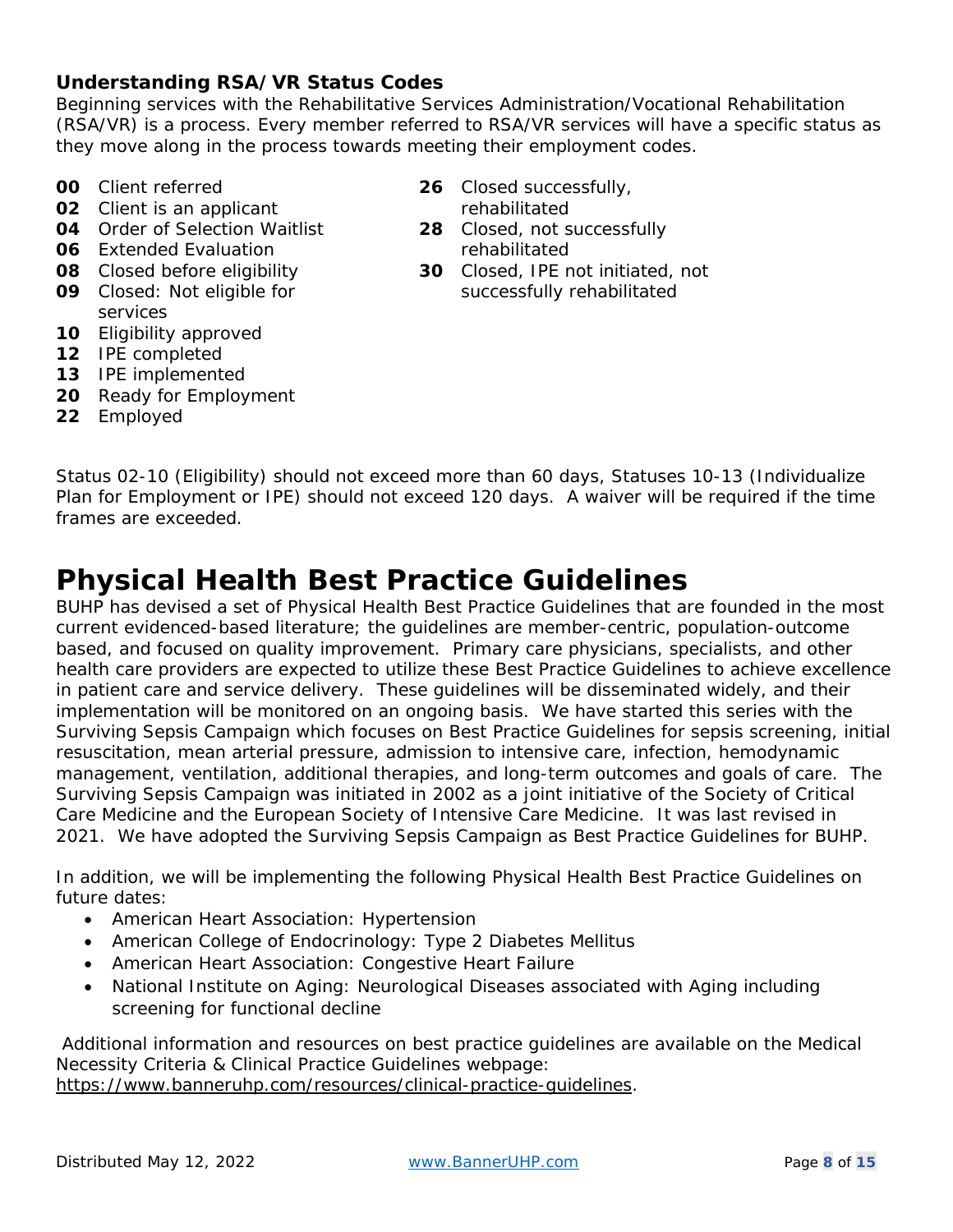We welcome any feedback regarding the adoption of the Surviving Sepsis Campaign as Best Practice Guidelines for BUHP. Feel free to contact me via email at [sheena.sharma@bannerhealth.com](mailto:sheena.sharma@bannerhealth.com) with any questions or concerns.

We would also like to provide a reminder of Best Practice Guidelines for Behavioral Health which have been adopted by BUHP and include:

- American Academy of Child and Adolescent Psychiatry (AACAP) Practice Parameters for Reactive Attachment Disorder and Disinhibited Social Engagement Disorder
- American Psychiatric Association (APA) Practice Antipsychotic Use to Treat Agitation of Psychosis in Patients with Dementia
- APA Psychiatric Evaluation of Adults
- APA Treatment of Depression Across Youth and Adults
- APA Guidelines for Post-Traumatic Stress Disorder
- APA Pharmacological Treatment of Patients with Alcohol Abuse Disorder
- Veterans Affairs Management of Major Depressive Disorder and related Provider Care Card

### **Office of Individual and Family Affairs (OIFA) Provider Advisory Councils and Capturing Member Voice**

Advisory Councils are a place where members, family members, and Provider/Clinic/Health Home staff including leadership can meet to discuss the needs of the membership being served. Banner University Family Care (B-UFC) Office of Individual and Family Affairs (OIFA) is gathering information on what is currently taking place at the Provider/Clinic/Health Home level regarding Advisory Councils and other ways you our Providers are capturing member voice.

#### **Please fill out this brief questionnaire via the following Microsoft Forms Link:**

Provider Advisory Council Questionnaire (https://bit.ly/3svvemA)

OIFA is here to offer additional support in this area and can be contacted via our general email box: [OIFATeam@bannerhealth.com](mailto:OIFATeam@bannerhealth.com) 

#### **Trauma Informed Care, Trauma Screening and Services**

Banner University Health Plans (BUHP) is committed to ensuring that all members receive Trauma Informed Care (TIC) and when clinically indicated, evidence-based trauma specific treatment services. Trauma Informed Care and access to trauma focused services can improve treatment outcomes and impact the long-term health of members.

Trauma Informed Care emphasizes the importance of understanding that a member's life experiences impact their physical and behavioral health. By understanding this connection, providers can promote healing and avoid re-traumatization. In addition, part of a trauma informed approach is the recognition that trauma or the presence of a trauma history is prevalent in the lives of many members. For more information about trauma informed approaches and interventions in behavioral health, refer to the National Child Traumatic Stress Network [https://www.nctsn.org](https://www.nctsn.org/) or SAMSHA's National Center for Trauma-Informed Care [https://www.traumainformedcare.chcs.org/resource/samhsas-national-center-for-trauma](https://www.traumainformedcare.chcs.org/resource/samhsas-national-center-for-trauma-informed-care/)[informed-care/.](https://www.traumainformedcare.chcs.org/resource/samhsas-national-center-for-trauma-informed-care/)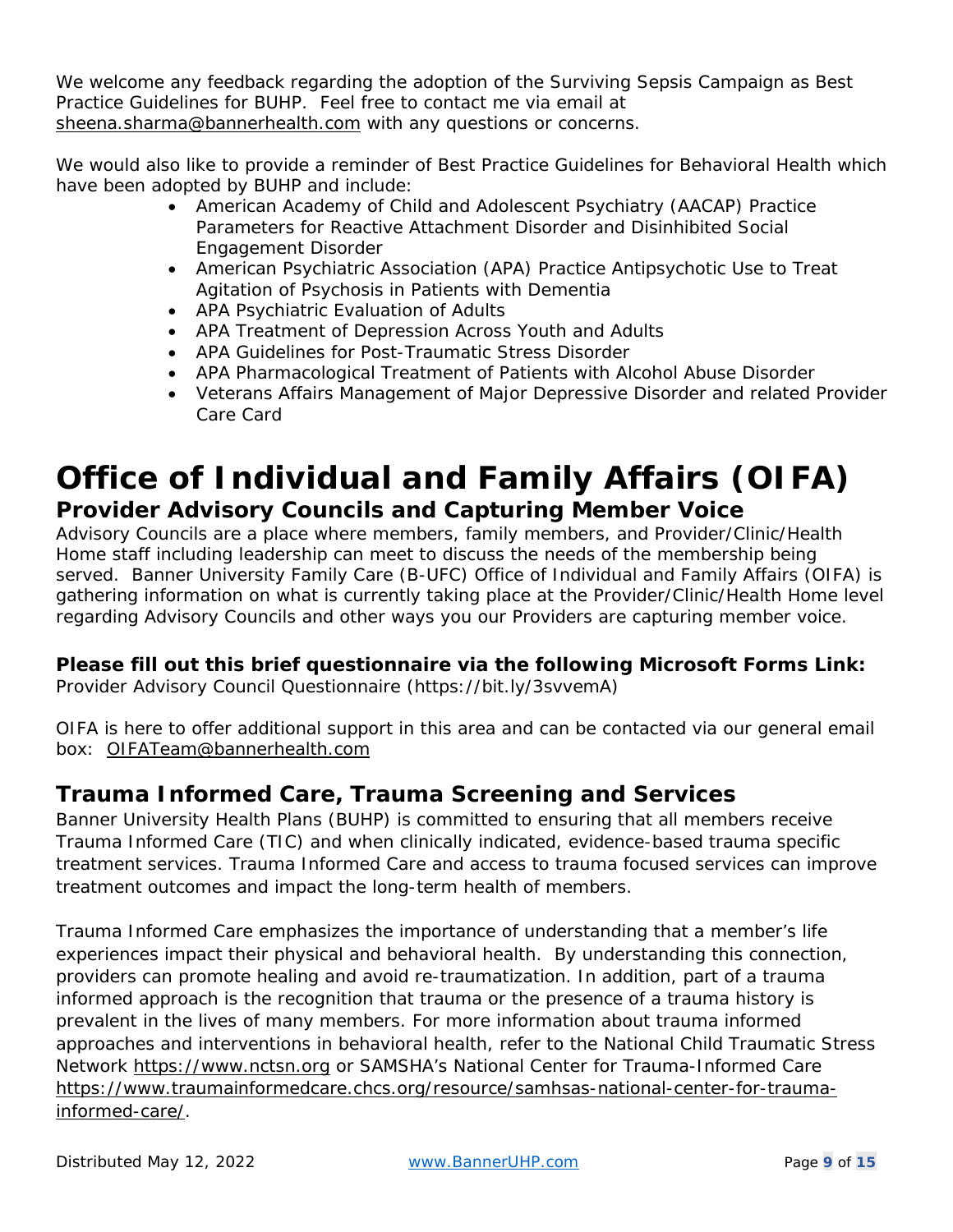Through audits, BUHP ensures members receive trauma screenings at the time of assessment and as indicated by member report or clinical presentation. If the member screens positive for trauma, the provider is responsible for further assessment or referral to treatment, as clinically indicated.

Trauma focused evidence-based practices include but are not limited to Eye Movement Desensitization Reprocessing (EMDR), Dialectical Behavior Therapy (DBT), Trauma Focused-CBT. B-UFC monitors and tracks providers and certified practitioners that utilize evidence-based practices.

Information about trauma informed services and support is listed on the Banner UHP website www.Banneruhp.com

# **Banner Home Care & Hospice**

#### **Home Infusion Therapy (HIT)**

With Banner's Home Infusion Therapy (HIT) service, an integrative team of Clinical Pharmacists, Technicians and Pharmacy Service Representatives work directly with families to create a safe and effective option for care in the comfort of their home. The pharmacy team coordinates with physicians, discharge planners and other health care professionals to provide a consolidated approach to the patient's infusion needs. HIT is appropriate for all patients from infants to adults, allowing freedom and better quality of life throughout the course of treatment.

The dedicated and experienced pharmacy team is focused on providing the highest quality IV service available in the community and customer service is an ongoing department objective. **Services include:**

- Antibiotics
- Hydration
- Steroids
- TPN
- IVIG
- Inotropes
- Antiemetics
- Other Infusion Therapies

For more information on how to request HIT for your patient, contact 520-694-2491 or visit [www.BannerHealth.com/AZHomeCare.](http://www.bannerhealth.com/AZHomeCare)

# **Maternal & Child Health**

#### **Members Aged Birth through Five: Screening, Services and Care Coordination**

The early social and emotional development of children is impacted by various factors including access to necessary resources and supportive adults. Access to preventative and treatment services can be critical to the wellbeing of infants, toddlers and pre-school aged children. A list of both community and behavioral health resources that specialize in supporting the birth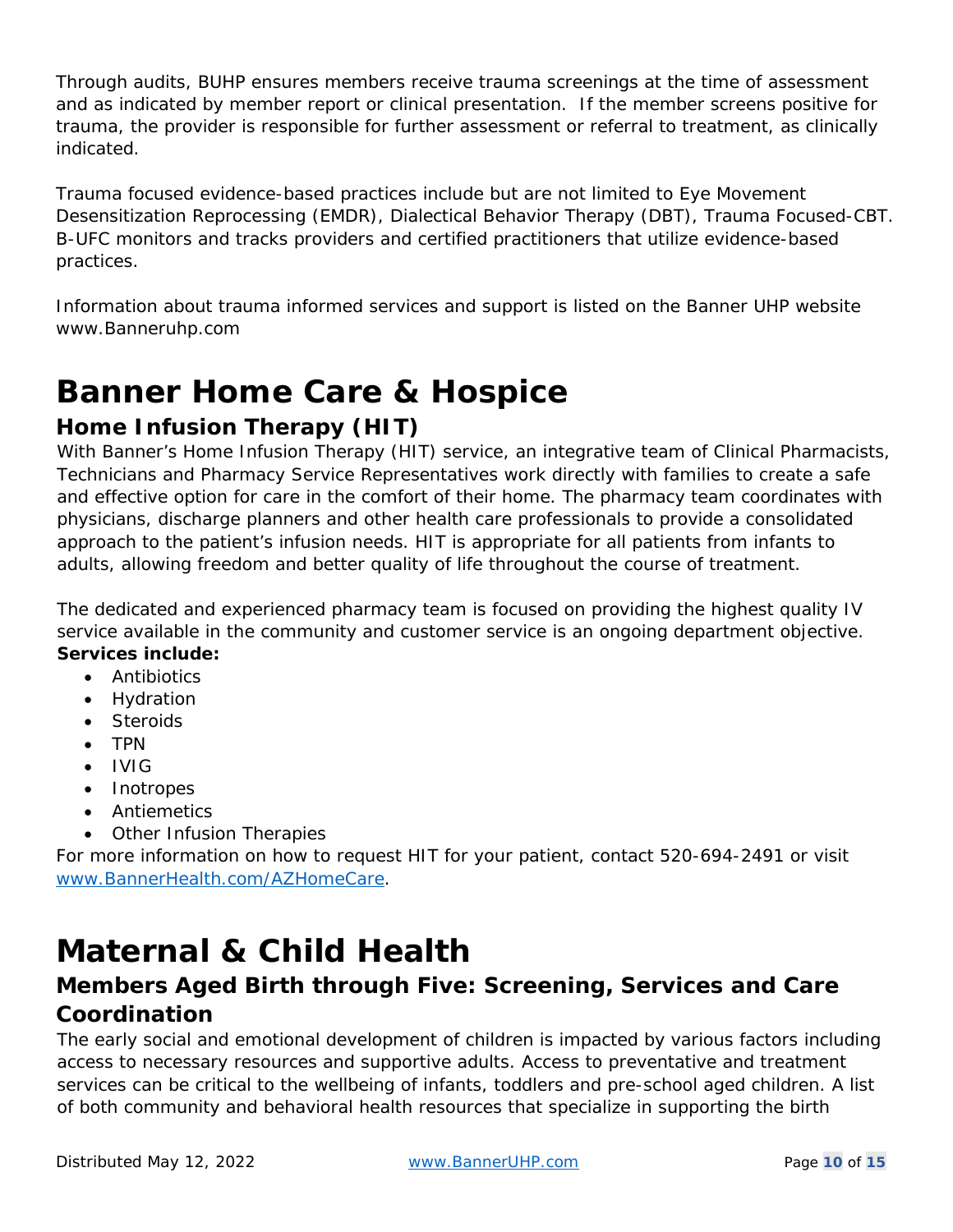#### through five population can be located at B–UHP website: [https://www.banneruhp.com/resources/child-and-family-support.](https://www.banneruhp.com/resources/child-and-family-support)

When working with the Birth through Five population, providers are required to utilize a developmental screening tool consistent with AHCCCS Policy AMPM 210 – Working with the Birth through Five population. Some Banner members experience developmental delays. Depending on the age of the member, a referral to Arizona Early Intervention Program (AzEIP) may be necessary and appropriate.

BUHP contracted providers must ensure the following:

- Children birth to three years of age are referred to AzEIP in a timely manner when information obtained in the child's developmental screening tool or behavioral health assessment reflects developmental concerns.
- Children found to require behavioral health services as part of the AzEIP evaluation process receive appropriate and timely service delivery.
- If an AzEIP team has been formed for the child, the behavioral health provider will coordinate team functions to avoid duplicative processes between systems.

The CALOCUS is the AHCCCS required high-needs screening tool for children ages 6-17. At this time, AHCCCS does not require a specific high needs screening tool for children Birth through Five. Instead, children Birth through Five years of age are considered high needs if they present with two or more of the following:

- Other agency involvement; specifically: AzEIP, DCS, and/or DDD, and/or;
- Out of home placement for behavioral health treatment (within past six months), and/or;
- Psychotropic medication utilization (two or more medications); and/or,
- Evidence of severe psycho-social stressors (e.g., family member serious illness, disability, death, job loss, eviction)

For additional considerations and best practices when working with the birth through five population refer to AHCCCS Policy AMPM 210 –Working with the Birth Through Five Population and AHCCCS Policy AMPM 211 – Psychiatric and Psychotherapeutic Best Practices for Children Birth through Five Years of Age.

#### **Support and Rehabilitation Services and Meet Me Where I AM (MMWIA)**

Support and Rehabilitation Services are an essential part of community-based practice and culturally competent care. These services help members live successfully in the community. The CFT/ART is responsible for assessing the underlying needs of the member and identifying the various options presented through Support and Rehabilitation Services for meeting those needs. Support and Rehabilitation Services include but are not limited to; un-skilled respite, skills training, peer and family support, supported employment and Meet Me Where I Am (MMWIA) services.

MMWIA is an intensive community-based program for youth. Providers utilize a **Referral Prioritization for MMWIA Form** to ensure timely delivery of MMWIA services. The prioritization form can be found at [https://www.banneruhp.com/materials-and-](https://www.banneruhp.com/materials-and-services/behavioral-health)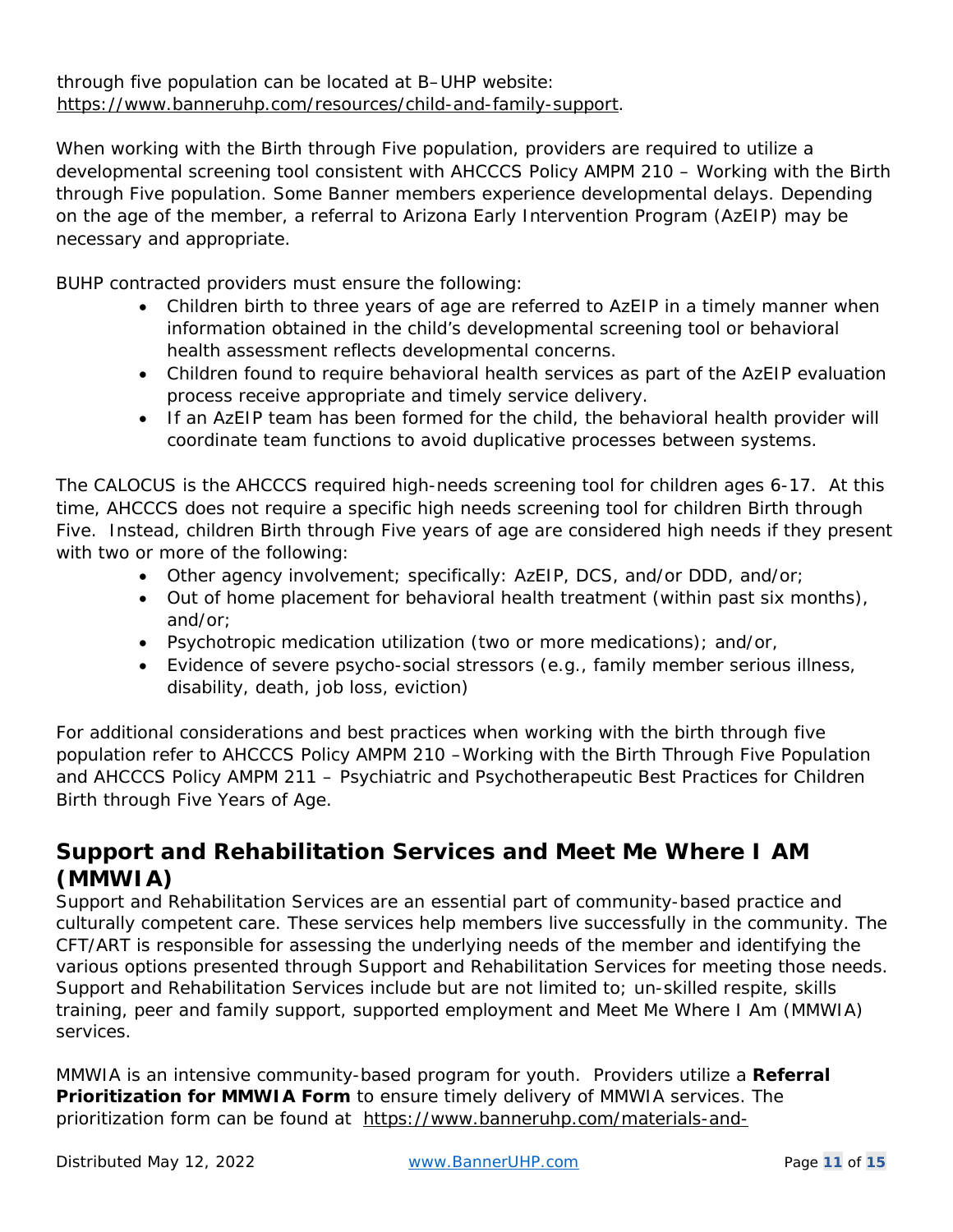[services/behavioral-health.](https://www.banneruhp.com/materials-and-services/behavioral-health) Additional information about the elements of MMWIA can be found at MMWIA.com.

Refer to the Children's Specialty Behavioral Health Provider Directory for a comprehensive list of Support and Rehabilitation Services for children. [www.banneruhp.com/resources/child-and](http://www.banneruhp.com/resources/child-and-family-support)[family-support](http://www.banneruhp.com/resources/child-and-family-support)

Refer to the Adult Specialty Behavioral Health Provider Directory for a comprehensive list of Support and Rehabilitation Services for adults. [www.banneruhp.com/resources/mental-health](http://www.banneruhp.com/resources/mental-health-substance-use)[substance-use](http://www.banneruhp.com/resources/mental-health-substance-use)

#### **Child and Family Team (CFT) Initiatives**

BUHP, in collaboration with the other ACC Plans, assisted in the development of the statewide CFT Facilitator Course. The CFT Facilitator Course consists of 5 initiatives that will be implemented at different times throughout the upcoming months. For a full description of the initiatives and timelines please refer to the Arizona Association of Health Plans (AzAHP) Workforce Development Alliance CFT Initiatives communication (https://bit.ly/3PtdoL8)

Initiative 2 is the CFT Facilitator Train the Trainer (TtT). The AzAHP Workforce Development Alliance and associated Health Plans will collectively offer several TtT sessions starting in June 2022. These sessions are intended for staff who will be delivering the 2-day CFT Facilitators Course in-house in their own agency. These identified staff will be known as "CFT Champions." CFT Champions who participate in a TtT session must be seasoned staff who possess skills to lead training sessions and must have completed CFT training requirements already in place and be competent in CFT facilitation. It is left to the discretion of each provider agency to verify the trainer's competency. The number of staff who attend the TtT session is left to the discretion and business need of each provider agency. When possible, it is recommended that agencies consider having at least 2 to 3 individuals attend the TtT session.

TtT sessions will be approximately 6 hours long and will be delivered via virtual instructor-led training. The TtT sessions will serve as an opportunity to provide a high-level review of the content prepared and help ready local CFT Champions to successfully deliver the CFT course to their staff. Additional preparation and considerations following the TtT session will be required at the agency level, prior to successful implementation.

Enrollment for CFT Facilitator TtT is now open in Relias. Complete registration for your identified CFT Champion(s) once identified. Please note that you may receive this communication from different Health Plans, but you are only required to register once.

For any questions regarding CFT Initiatives reach out to Selena McDonald, [Selena.McDonald@bannerhealth.com](mailto:Selena.McDonald@bannerhealth.com) or Mayra Lopez, [Mayra.Lopez@bannerhealth.com.](mailto:Mayra.Lopez@bannerhealth.com)

### **News of Note**

• **Prior Authorization Grid Update –** as a reminder the BUHP Prior Authorization Grid has been updated; be sure to refer to the most recent version on the BUHP provider website.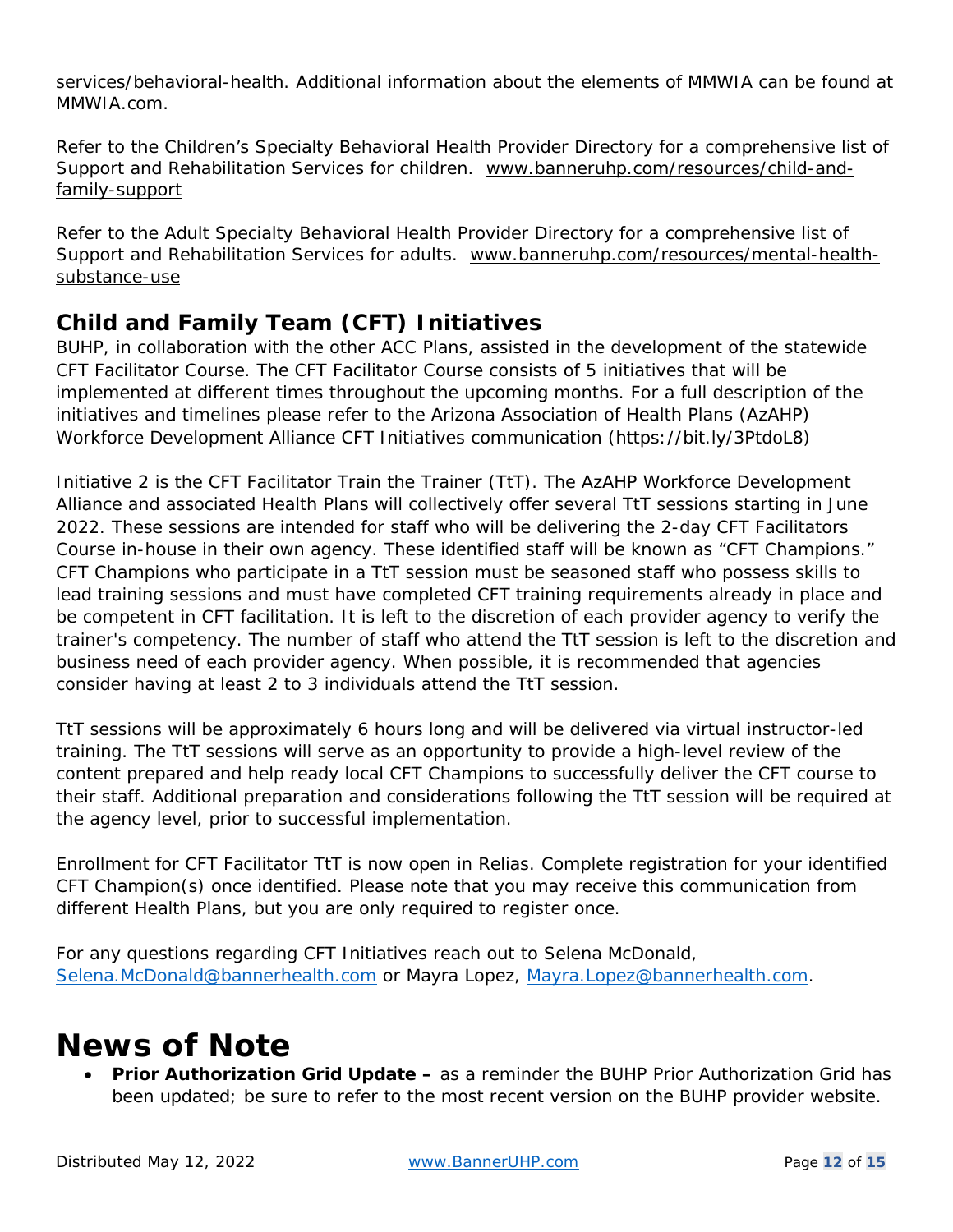# **Provider Services & Support**

Notify the Health Plan Data Department of any updates to the information below: According to provider standards and responsibilities, providers must notify plan with any changes to:

Provider and Provider Group Adds Provider or Group Location demographic updates (except terminations) Provider Panel Changes Telephone numbers Provider (Group) Termination

This notification should occur within 30 days of any of the above changes. Please send all updates and changes via the online Provider Update Form located at

https://www.banneruhp.com/materials-and-services/provider-data-update-form or you may email to BUHPDataTeam@bannerhealth.com.

# **Compliance Corner**

#### **No Surprises Act**

#### **What are surprise medical bills?**

If an individual had health insurance and received services from an out-of-network provider or if the out-of-network provider provided the services at an in-network facility – the facility or the health plan may not have covered all of the out-of-network cost as it would be higher than innetwork. This would result in the individual having a higher cost than if every part of the service was provided by in-network providers. The individual may also have had out-of-network cost sharing charges. The out-of-network provider or the health plan could also bill the individual for the difference between the amount billed to the health plan and the amount the health plan paid the provider. This would be called "balance billing".

However, individuals with Medicare and Medicaid Health Insurance are not at risk for surprise billing. They are protected against surprise medical bills from providers and facilities that participate in these programs.

#### **What is the No Surprises Act?**

The No Surprises Act has new protections for people who are covered under group and individual health plans from getting medical bills that are a surprise for the individual as they are for emergency services, non-emergency services from providers who are out-of-network but provided services at in-network facilities, and services from out-of-network air ambulance service providers.

The Act also provides for an independent dispute resolution process for payment disputes between plans and providers. There is also a new dispute resolution opportunity for both uninsured and self-pay individuals when they receive a medical bill that is quite a bit higher than the good faith estimate they received from the provider.

#### **What can Providers do to Assist Health Plans with the Provider Directory Requirements for the No Surprise Act?**

It is important that Health Plans have accurate and up to date Provider Directories in order for members to select an in-network provider. Members have to rely upon the information available.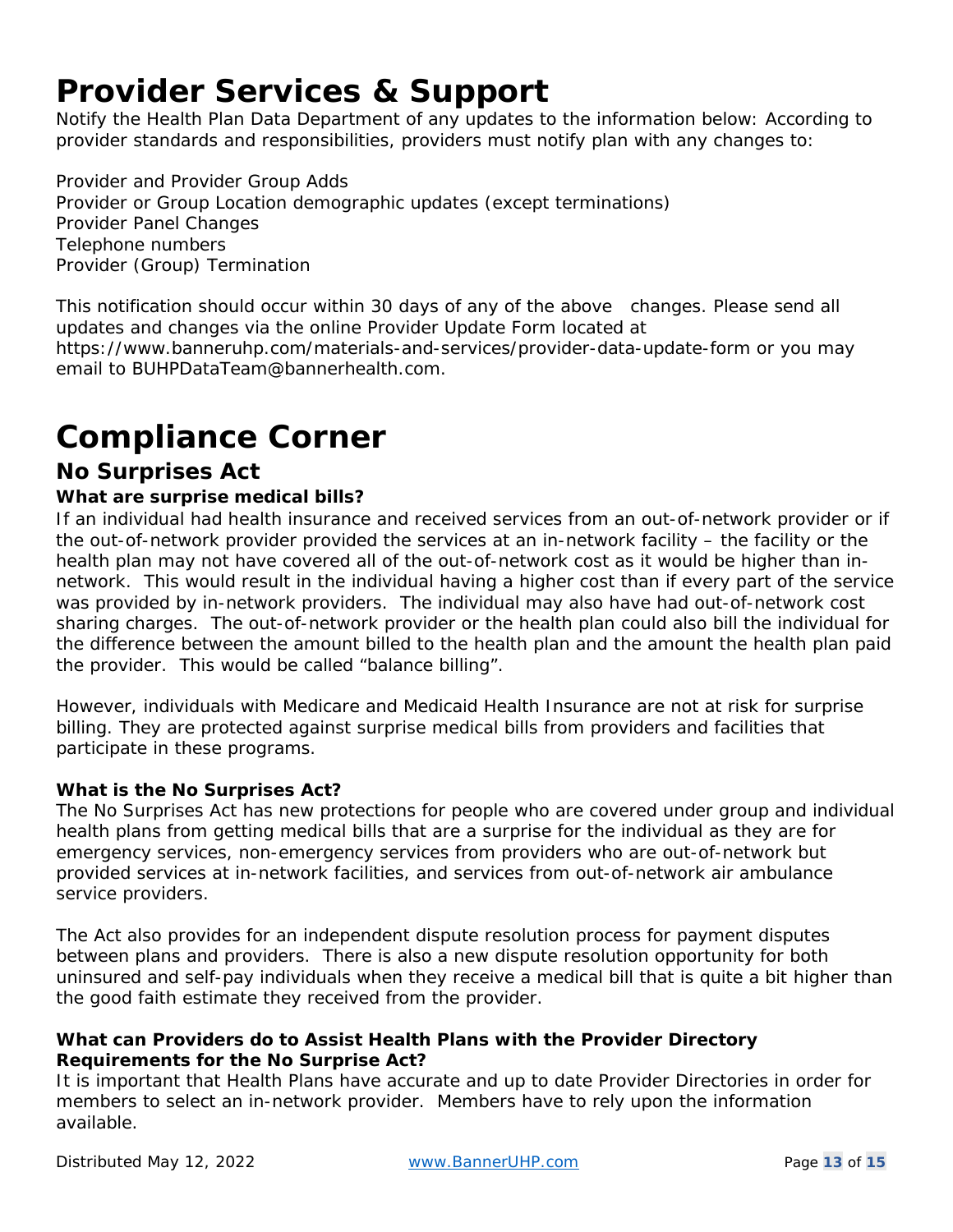Providers have an obligation to notify the Health Plans if an individual provider or facility terminates, moves locations, changes availability for new members, or changes anything else published in the directory.

#### **If you identify or suspect FWA or non-compliance issues, immediately notify the Banner Insurance Division Compliance Department:**

24- hour hotline (anonymous reporting): 888-747-7989

Email: [BHPCompliance@BannerHealth.com](mailto:BHPCompliance@BannerHealth.com)

Secure Fax: 520-874-7072

Compliance Department Mail: Banner Medicaid and Medicare Health Plans Compliance Department 2701 E Elvira Rd Tucson, AZ 85756

Contact the Medicaid Compliance Officer Terri Dorazio via phone 520-874-2847(office) or 520- 548-7862 (cell) or email [Theresa.Dorazio@BannerHealth.com](mailto:Theresa.Dorazio@BannerHealth.com)

Contact the Medicare Compliance Officer Linda Steward via phone 520-874-2553 or email [Linda.Steward@BannerHealth.com](mailto:Linda.Steward@BannerHealth.com)

#### **Banner Medicaid and Medicare Health Plans Customer Care Contact Information** *BUHP Customer Care*

Banner ‐ University Family Care/ACC 800-582-8686 Banner ‐ University Family Care/ALTCS 833-318‐4146 Banner ‐ Medicare Advantage/Dual 877-874‐3930

*Banner Medicare Advantage Customer Care* Banner Medicare Advantage Prime HMO – 844-549-1857 Banner Medicare Advantage Plus PPO -1-844-549-1859 Banner Medicare RX PDP – 1-844-549-1859

#### **AHCCCS Office of the Inspector General**

Providers are required to report any suspected FWA directly to AHCCCS OIG: **Provider Fraud** -602-417‐4045 or 888-487‐6686 Website -www.azahcccs.gov (select Fraud Prevention) Mail: Inspector General 701 E Jefferson St. MD 4500 Phoenix, AZ 85034 **Member Fraud** 602-417‐4193 or 888-487‐6686

#### **Medicare**

Providers are required to report all suspected fraud, waste, and abuse to the Banner Medicare Health Plans or to Medicare Phone: 800-HHS‐TIPS (800‐447‐8477)

Distributed May 12, 2022 [www.BannerUHP.com](http://www.banneruhp.com/) Page **14** of **15**